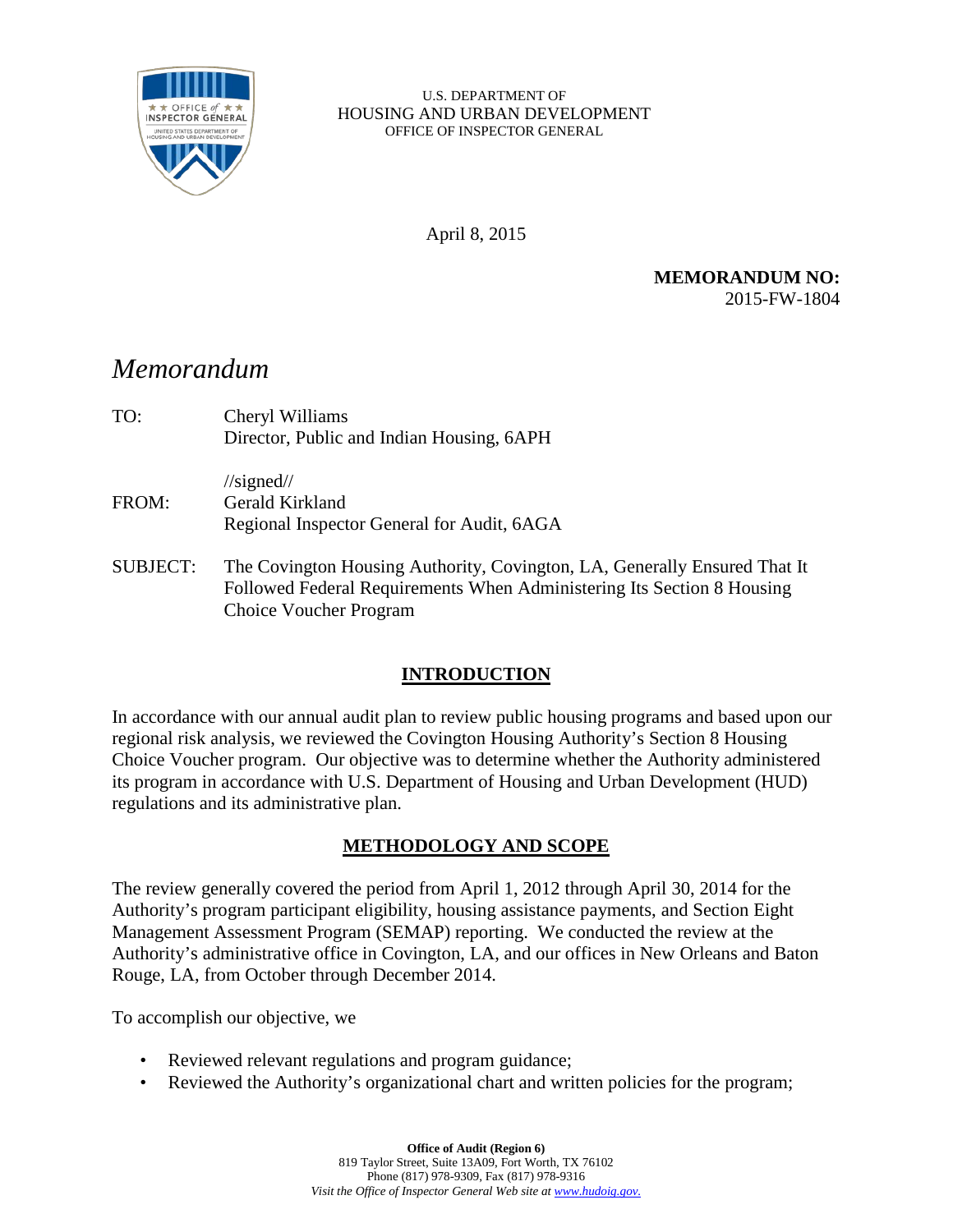- Reviewed the Authority's audited financial statements and board resolutions;
- Interviewed Authority staff; and
- Reviewed the Authority's program participant files.

We selected a nonstatistical random sample of 12 program participants from a total of 85 included in HUD's Public and Indian Housing Information Center data as of April 30, 2014. We reviewed the participants' files to determine participant eligibility and the accuracy of the housing assistance payment calculations. We also obtained and reviewed relevant SEMAP documentation for the fiscal year ending March 31, 2013, to determine whether the reported information was supported.

#### **BACKGROUND**

The Authority is a public agency, established to provide decent, safe, and sanitary dwelling accommodations and administer affordable housing programs for low-income persons or families. It is located at 303 West  $33<sup>rd</sup>$  Avenue, Covington, LA. The Authority manages 50 public housing units and is authorized 159 Section 8 housing choice vouchers. The Authority is governed by a board of commissioners appointed by Covington's mayor. The Authority's executive director is responsible for providing general supervision over the administration of its business affairs and management of its housing projects. The following table shows the Authority's HUD funding received and disbursed during the review period.

| Table. Housing Choice Voucher program funding |                         |                        |  |
|-----------------------------------------------|-------------------------|------------------------|--|
| <b>Fiscal year</b>                            | <b>Authorized funds</b> | <b>Disbursed funds</b> |  |
| 2012                                          | 815,097                 | 786,324                |  |
| 2013                                          | 555,688                 | 542,009                |  |
| 2014                                          | 775,063                 | 772,728                |  |
| <b>Total</b>                                  | \$2,145,848             | \$2,101,061            |  |

#### **Table: Housing Choice Voucher program funding**

#### **RESULTS OF REVIEW**

The Authority generally followed HUD's requirements in administering its program. It generally performed reexaminations annually, ensured eligibility of program participants, and maintained support for its March 20[1](#page-1-0)3 SEMAP scores<sup>1</sup>. However, for the 12 participant files reviewed, we found minor errors regarding participant income calculations, medical insurance payment documentation, and housing assistance and utility calculations. The minor errors were not material to the Authority's overall operations. We addressed these issues to the Authority and the HUD New Orleans Public Housing Director in a separate memorandum, dated February 26, 2015. Since the Authority generally complied with HUD requirements, we do not recommend corrective action.

<span id="page-1-0"></span><sup>&</sup>lt;sup>1</sup> The Authority was not required to submit certification document for fiscal year ended March 2014, since it has less than 250 units and was not classified as SEMAP troubled during the previous rating period.